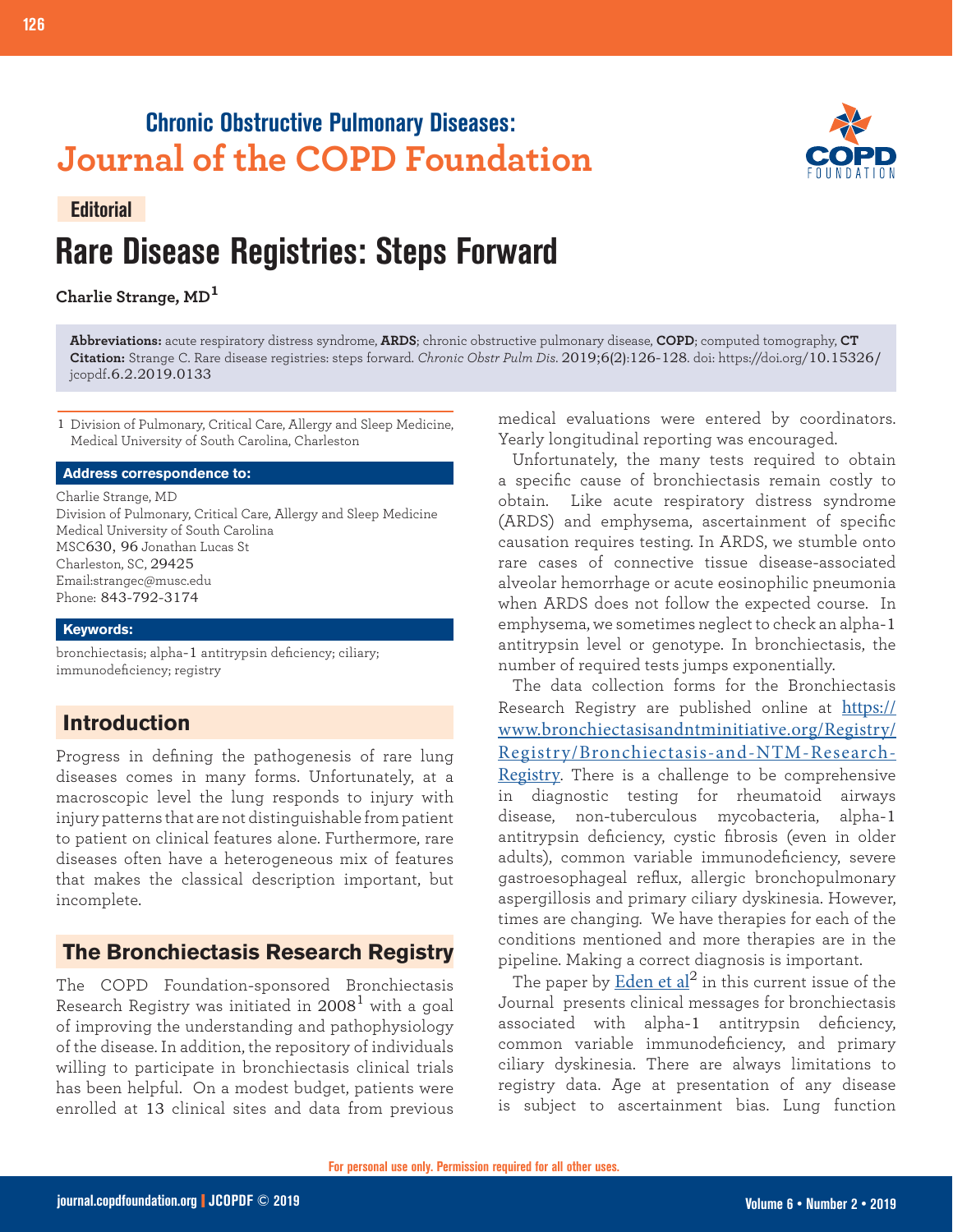correlates poorly with the extent of bronchiectasis on imaging. Presence or absence of staphylococcal and/ or *Pseudomonas* species is likely related to duration of disease, severity of airways pathology, and number and types of antibiotics given. But the most compelling issue may be that complete datasets were available for 615 respondents of the 2170 participants in the registry. The hidden message is that as a community we are not comprehensive when we evaluate the cause of bronchiectasis.

### **Looking Forward**

My wish list is that we design and fund the studies that advance the concept that a computed tomography (CT) scan is needed for every patient with chronic obstructive pulmonary disease (COPD) to personalize care and find the bronchiectasis that is present in 27%-58% of COPD cases.<sup>3</sup> In these patients we would obtain more cultures for non-tuberculous mycobacteria, and move the specific diagnosis of bronchiectasis from the domain of the university hospital to the broader pulmonary community. We will need cheaper panel diagnostics for the causes of disease. The early result may be that we use more

inhaled and oral antibiotics. However, we would then be able to harness the observations that come from a larger group of individuals that today do not have a diagnosis. We would advance a platform able to better understand the connective tissue matrix of the airway, generate and come to consensus on more robust CT measurement tools for bronchiectasis scoring, better understand the microbiome of bronchiectasis, and refine our therapeutic trials.

The lessons from cystic fibrosis bronchiectasis suggest that early diagnosis results in improved survival. Bronchiectasis is a disease in which early and specific diagnosis makes a difference. Although antibiotics and airway clearance tools are the mainstays of symptom relief, getting to the cause of airways disease will make a difference.

#### **Declaration of Interest**

Dr. Strange has grants with the Alpha-1 Foundation, CSL Behring, Grifols, MatRx, Takeda/Shire and Vertex on emphysema due to alpha-1 antitrypsin deficiency. He consults for AstraZeneca and GlaxoSmithKline on COPD. He is a medical director at AlphaNet, a disease management company for alpha-1 antitrypsin deficiency.